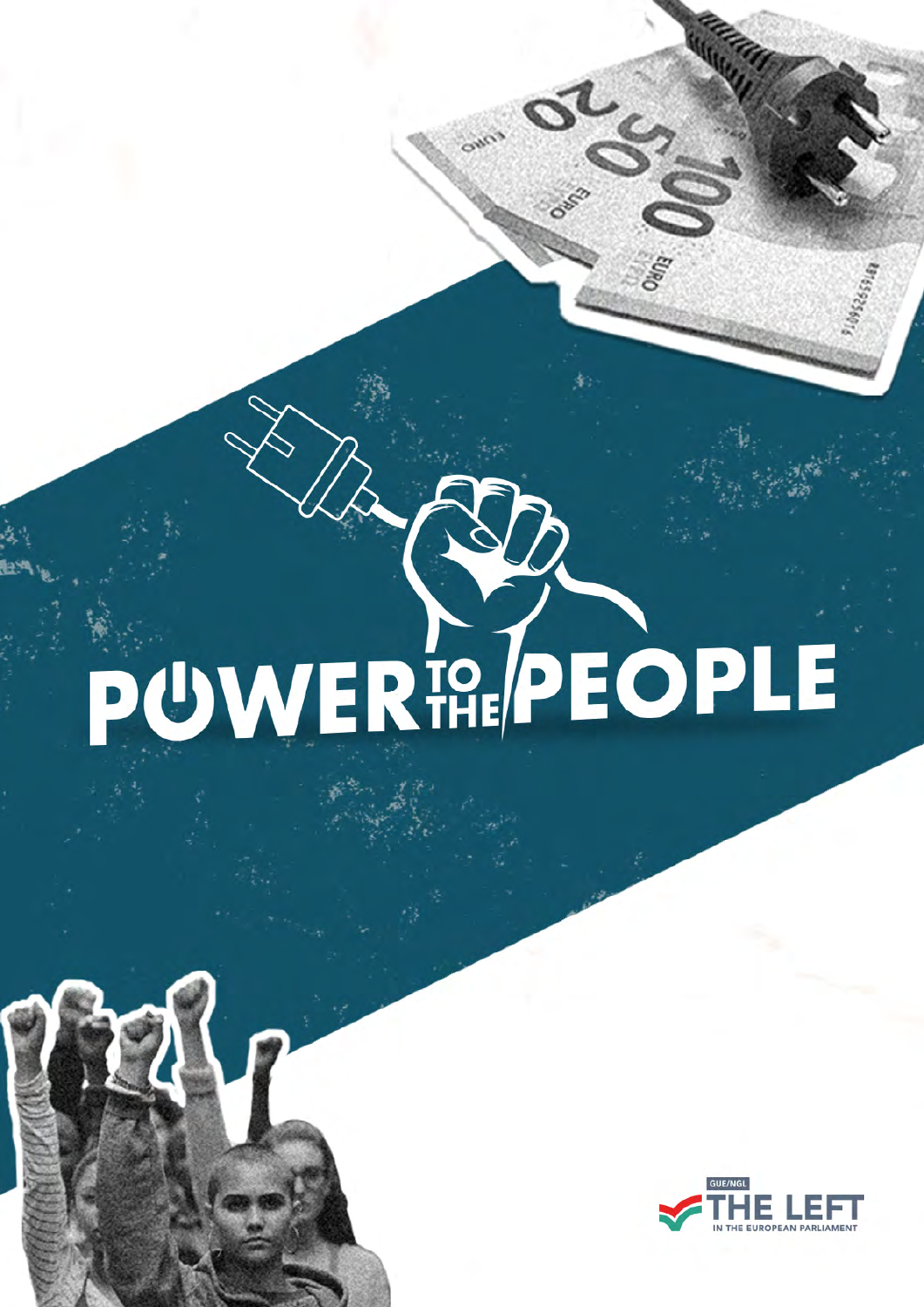# A FRAUDULENT ENERGY MARKET

## BILLIONS OF PROFITS

The energy model in Europe has been defined by decades of liberalisation and privatisation. The marginalist pricing model allows big energy companies to sell cheap renewable energy at the price of expensive fossil fuels such as gas and coal, giving rise to fluctuations and speculation with all kinds of windfall profits. If this were happening in any other market it would be called fraud (imagine paying for a packet of rice or pasta at the price of caviar or champagne).

This does not happen by chance. This is the result of a deliberate design of a model geared to make the rich richer, hampering the urgent energy transition from dirty fossil fuels to clean energy, while working class families across Europe foot the bill.

The energy market, and the skyrocketing profits made by the energy giants in Europe are kept in place by a well oiled system of revolving doors between energy companies, fossil fuel companies, regulatory agencies and political forces at national and European level.

According to Fossil Free Politics, between 2015 and 2021 six fossil fuel giants (Shell, BP, Total, Equinor, ENI and Galp) and five of their lobby groups were involved in 71 revolving door cases and spent over €170 million on lobbying European institutions.



Electricity prices in Europe are regulated by Directive (EU) 2019/944 on common rules for the internal market for electricity. The electricity pricing system works on a common "pay as you clear", or "marginal" model where all electricity producers – from fossil fuels to wind and solar – bid into the market and offer energy according to their production costs. The bidding starts from the cheapest resources – the renewables – and finishes with the most expensive – usually gas. Since most countries still rely on fossil fuels to meet all their power demands, the final price of electricity is often set by the price of coal or gas. If gas becomes more expensive, electricity bills inevitably go up, even if clean, cheaper sources also contribute to the total energy supply.

While people in Europe struggle to make ends meet and pay unprecedented bills to heat and light their home, European energy companies have hit the jackpot. According to new analysis by Global Witness, European gas companies made profits of at least €4bn during the first 6 months of 2021. Europe's largest energy company, Shell, recorded its highest quarterly profits in eight years with the energy giant's 2021 profits (\$20bn) representing a 193% increase on 2020.

These figures stand in stark contrast with the situation for millions of people across Europe who live in energy poverty and precarity, and who are not able to adequately heat and light their home. Close to 80 million people in the EU were late or unable to pay their utility bills in 2019. This has exponentially increased during the Covid-19 pandemic as people are stuck in inefficient houses.



*wholesale gas prices have increased by 800% over the course of 2021*

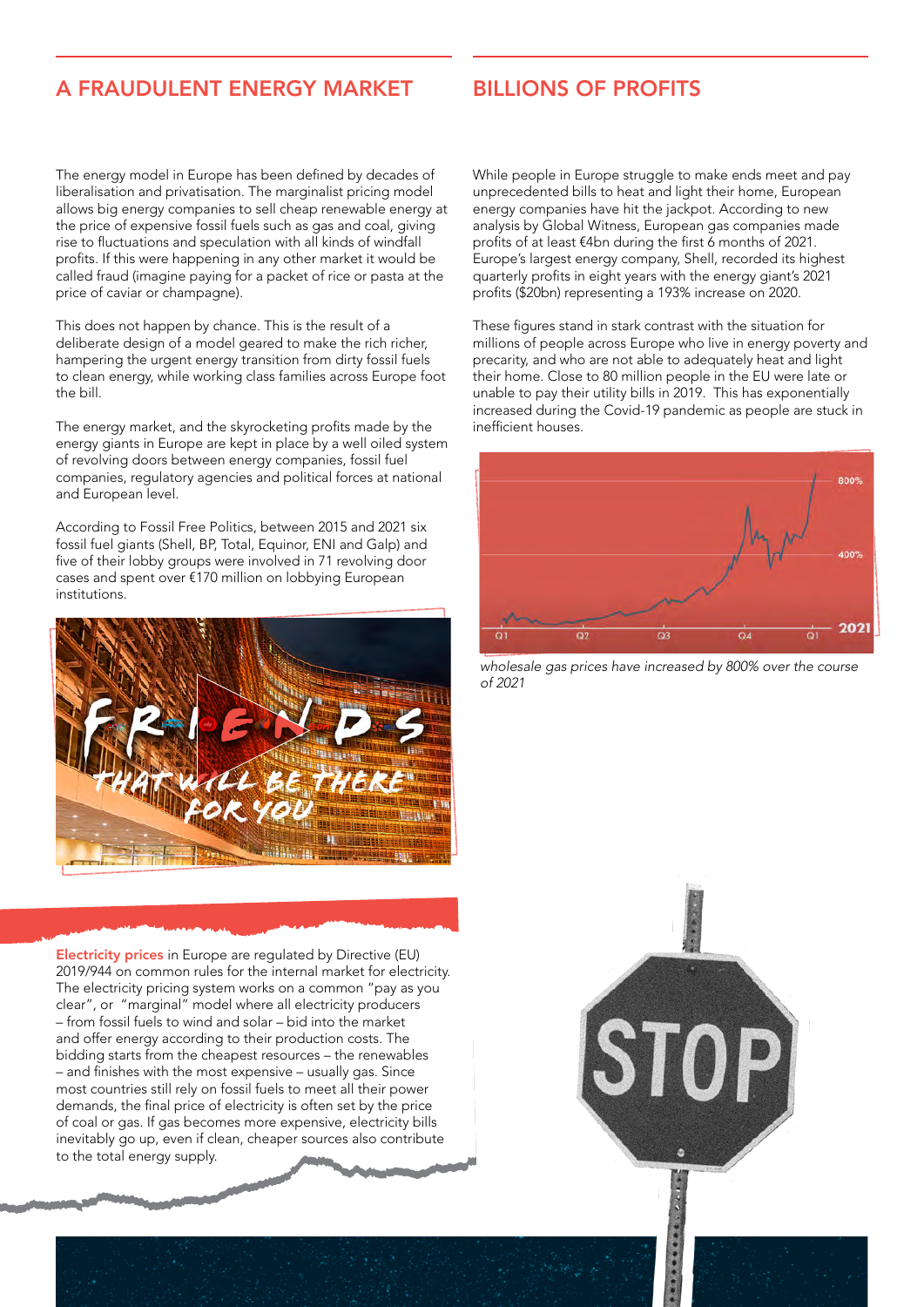# CAMPAIGN DEMANDS

### WHAT OUR MEPS SAY

The energy crisis unfolding across the continent exemplifies the failure of neoliberal reforms which have shaped the energy market over the last 40 years. The misguided assumption underlying these policies is the recurrent treatment of energy as a commodity. This in turn results in energy poverty being understood as nothing more than a personal burden to be borne. On the contrary, energy poverty is first and foremost a political failure, which requires an adequate political response tackling the root causes of injustice while ensuring a fair and sustainable future for all.

As European institutions negotiate critical legislation such as the taxonomy for sustainable activities, the Fit for 55 package and the Renovation Wave, The Left in the European Parliament's "Power to the People" campaign sets out clear and urgent demands:

- Power to the People Europe needs democratic control of energy, breaking the oligopolies of energy giants while accelerating a socially just climate transition
- **Change the Market** the way the energy market works represents a fraud designed to allow big corporations to make astronomical profits on the backs of people and families across Europe. This needs to change.
- No Climate Justice without Social Justice The transition from fossil fuels to renewables cannot be an excuse to maintain the power of big corporations, it must lead to a new model in which people and planet, not the market, are at the core of policy solutions.
- **Energy is a Right** People should not be put in a position where they have to choose between heating their homes or eating. The first short-term measure that needs to be taken is a ban on disconnection.





MEP Cornelia Ernst Die Linke, Germany

*"Rising gas prices makes ongoing long-term contracts less*  profitable for gas suppliers. In an effort to protect their profits, *gas suppliers in Germany are ruthlessly terminating long-term*  contracts with approximately 400,000 customers, who are then forced to sign more expensive contracts with new providers, often paying more than double their previous bill. What kind of system do we live in that puts profits before people? Energy is a public good and belongs in public ownership".



MEP Marisa Matias Bloco de Esquerda, Portugal

"In recent decades we have witnessed way too many cases of revolving doors between politics and energy companies, *while today we are facing skyrocketing energy prices with total*  impunity for the companies setting them. Access to energy is a fundamental and basic right. Only a publicly managed model can guarantee this right for people while respecting the planet. The fundamental question is: does the European Union really want to act or does it prefer to continue pretending?".



MEP Sira Rego Izquierda Unida, Spain

*"The Council and Commission continue to turn their backs*  on the working class, and are hell bent on defending the marginalist market model. This model generates windfall benefits for large energy companies, artificially inflates prices, and hampers the integration of renewable energies, essential for the fight against climate change. Council and Commission *know that reforming the energy market is necessary and*  possible, but they do not want to. They will have to explain whose interests they are serving".

**GRAMMAD DE L'AN**